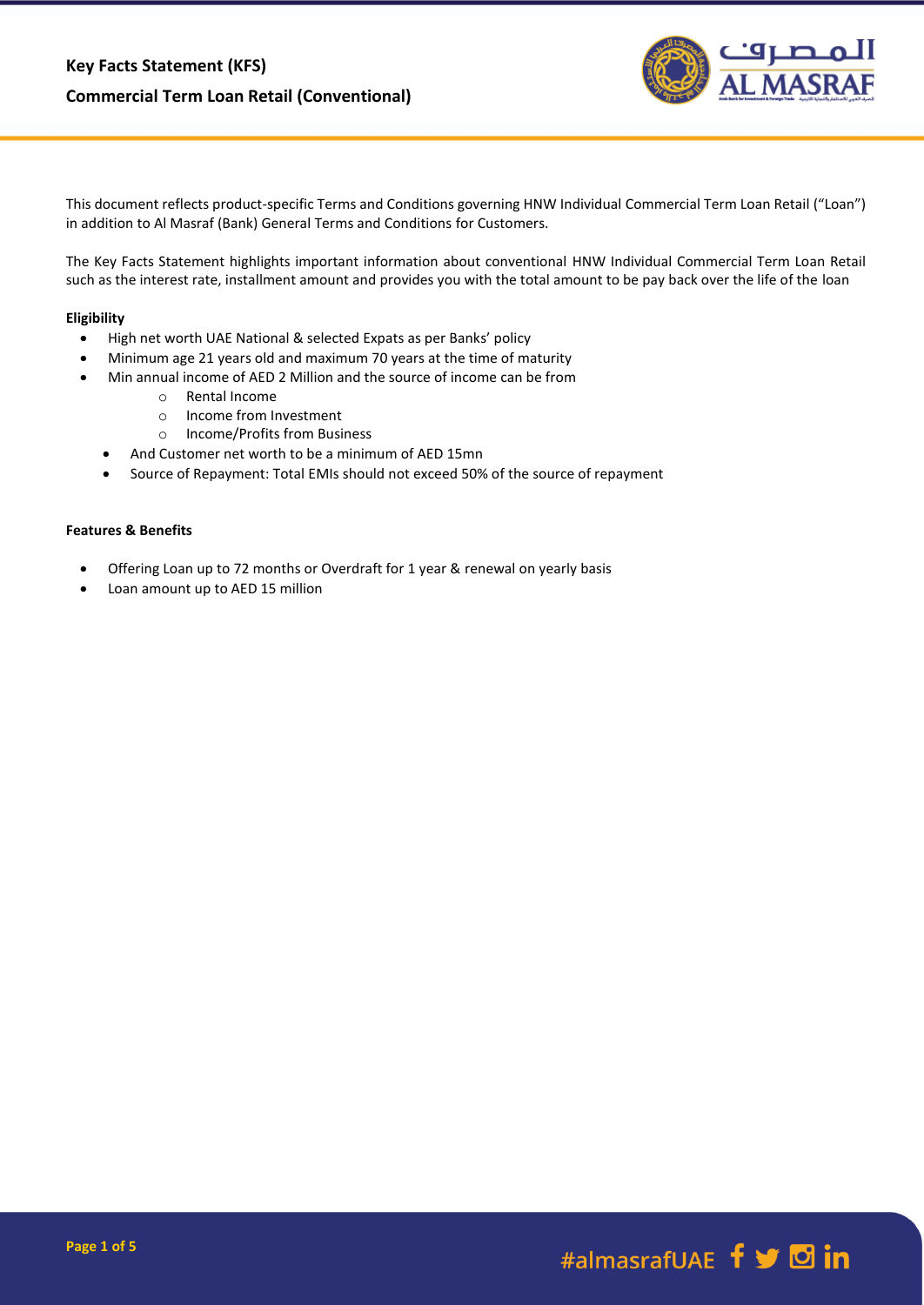# **Commercial Term Loan Retail (Conventional)**



## **Additional notes and Frequently Asked Questions**

### 1. **Securities:**

The Loan is fully secure against with at 130% of collateral. The following collateral can be considered by the Bank

- a. Ready Property
- b. Lien on Deposit with Al Masraf
- c. Listed Equity Shares (under exceptional circumstances as per Banks policy)
- 2. **Account with Al Masraf**: Al Masraf to be the primary bank and income of the customer

### 3. **Monthly Installment:**

- a. You will pay Principle + Interest (as per Bank's prevailing rate) to the Bank on monthly basis. After the Fixed Interest Rate, the Monthly Installment calculated on EIBOR + Bank's Margin (Min Floor Rate). Based on the EIBOR revision period, the future installment may increase/ decrease from time to time.
- b. You are required to pay the Monthly Installment on due date to the Bank as per the repayment frequency.
- c. In case due to higher Interest rate, you are not able to pay the installment on due date to the Bank, you should visit the Branch or meet your Relationship Manager and explain the reason and rationale and place a request for Bank's review and approval to reschedule the installment, if eligible.

### **Example:**

| Loan amount (Principal)                            | ÷                    | AED 2,000,000                              |
|----------------------------------------------------|----------------------|--------------------------------------------|
| Loan duration (Tenor)                              | ÷                    | 300 months                                 |
| Minimum Interest Rate (Rate)                       |                      | $\therefore$ 3.75% per annum               |
| Interest Rate Formula                              | $\ddot{\phantom{a}}$ | $Rate*(1 + Rate)Tenor/((1 + Rate)Tenor-1)$ |
| Thus your Monthly Installment for Month 1 would be | $\ddot{\phantom{a}}$ | AED 10,282.62/-                            |

| <b>Principal Amount</b> | Tenor | Interest Rate 3.75% per annum               | Monthly Installment for 1 <sup>st</sup> month |
|-------------------------|-------|---------------------------------------------|-----------------------------------------------|
| 2,000,000               | 300   | 0.0031*2.550/1.5499<br>$=0.00514$ per month | 2,000,000*0.00515<br>$=$ AED 10.282.62        |

#### Note:

After 1<sup>st</sup> installment, the Monthly Installment will be calculate based on the Principle outstanding amount.

If any past due is being created for any loan, then that particular amount will be pared overdue bucket and subsequently will be calculated based DPP overdue logic

| Warning: These figures are estimates/ examples only. |
|------------------------------------------------------|
|------------------------------------------------------|

#### **4. Evaluation Fee**

Customer to pay the evaluation fee as maybe applicable on a case to case basis to cover the cost of appraisal of the collateral done by one of the approved evaluator with the Bank. The Evaluation Fee may vary depending upon the location / Emirate, type and numbers of the collateral.

#### **5. Maximum Loan Amount:**

The Maximum amount you can borrow with a Loan depends on your income, expenses, liabilities etc. Bank will considers all your expenses and liabilities to make sure you can make repayments on the Loan without placing yourself under financial stress. Loan cannot exceed AED 15mn.

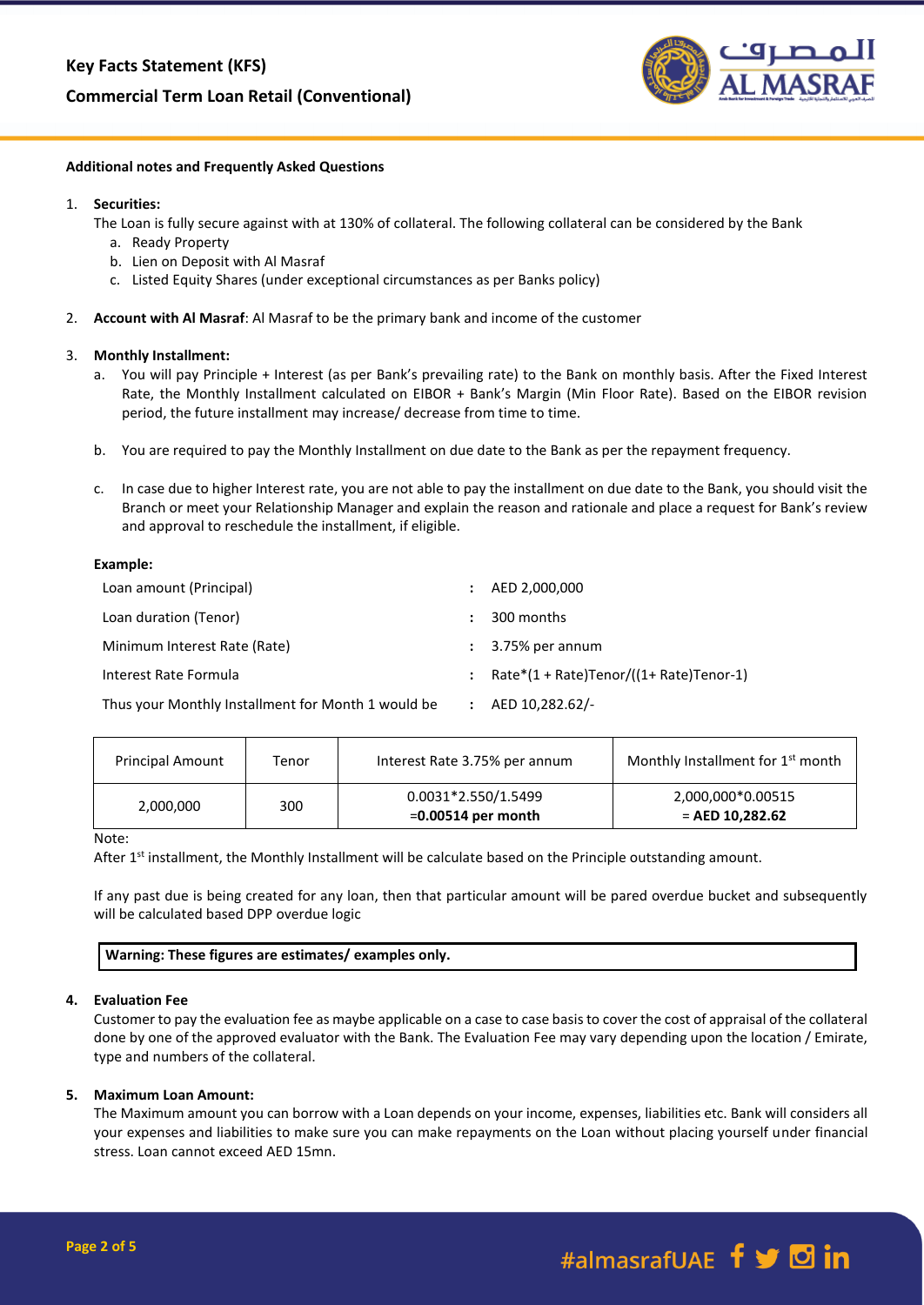# **Commercial Term Loan Retail (Conventional)**



# **6. Life Insurance:**

- a) You are required to choose the Life Insurance from one of the three approved Insurance provider selected by the Bank for the entire Loan Tenor and it will be assigned to Arab Bank for Investment Foreign Trade (Al Masraf).
- b) The Life Insurance should cover your Loan outstanding in the event of the death due to any reason, terminal illness and permanent total disability to mitigate the risk associated with the life.
- c) The Life Insurance premium calculated on the Loan outstanding amount i.e. Monthly Premium = Loan outstanding amount x Life Insurance rate %
- d) The Life Insurance premium may not be fixed amount as it calculates on the Loan outstanding and paid on monthly basis to the Bank. The Bank will deduct this amount along with the Loan Monthly Installment from the Customer's account.
- e) The Life Insurance premium may increase or decrease during the Loan tenor based on the Insurance provider rate
- f) The Life Insurance coverage should be in place prior to acceptance of the offer and disbursement of Loan by the Bank. g) Non-payment of Life Insurance payments shall be consider as an event of default under the facilities.
- 

# 7. **Property Insurance** *(In case the collateral is a commercial building or residence villa/apartment):*

- a) You are require to choose Property Insurance from one of the three approved Insurance provider selected by the Bank for the property for the entire Loan Tenor and it will be assigned to Arab Bank for Investment Foreign Trade (Al Masraf).
- b) The Property Insurance should cover the risk associated with the property i.e. fire and major maintenance including Total Loss and Partial Loss.
- c) The Property Insurance premium calculated on the property value i.e. Annual Premium = Property Value x Property Insurance rate %
- d) The Property Insurance premium will be deduct on annual basis through direct debit from your bank account with Bank.
- e) The Property Insurance premium may increase or decrease during the Loan Tenor based on the Insurance provider rate
- f) The Property Insurance coverage should be in place prior to acceptance of the offer and disbursement of Loan by Bank.
- g) Non-payment of Property Insurance payments shall be consider as an event of default under the facilities.

# **8. Collateral mortgaged to the Bank:**

The collateral will be mortgaged to the Bank until the principal, accrued Interest, fees and charges are fully paid to the Bank. The mortgage is a security on the Loan, which means you cannot sell or transfer the property/ shares or mortgage to any third parties or withdraw the cash (in case lien on deposit) until the full and final payment of the Loan outstanding.

# **Warning:**

# **9. Installment not paid on time:**

**You shall pay the monthly installment on due date and if you fails to pay the monthly installment your account will go into arears. This may affect your credit rating, which may limit your ability to access financing in the future. Further, if you fail to pay three consecutive installments, the Loan Agreement shall be terminated and the remaining installments shall become payable within a period of 15 days of receiving a written notice from the Bank, and the Bank shall have the right to take applicable legal action against you that includes the sale of mortgaged property, and therefore, you may lose your property.**

# **10. HNW Individual Commercial Term Loan Retail Reschedule**

Customer must inform the Bank in case your monthly income is reduced due to any reason such as (loss of income from investment and/or business or rental property etc. Al Masraf will assist you to reschedule the existing Commercial Term Loan Retail for applicable tenor to maintain your monthly expenses vs income.

# **Warning:**

# **11. Delay penalty:**

**Bank is entitled to charge delay penalty fee (as per Bank's Schedule of Fees & Charges available on www.Almasraf.ae) from the due Monthly Installment after the lapse of the payment due date or Monthly Installment date on Loan, on monthly basis until all payments due or installments are paid.** 

# **12. Modification to Collaterals:**